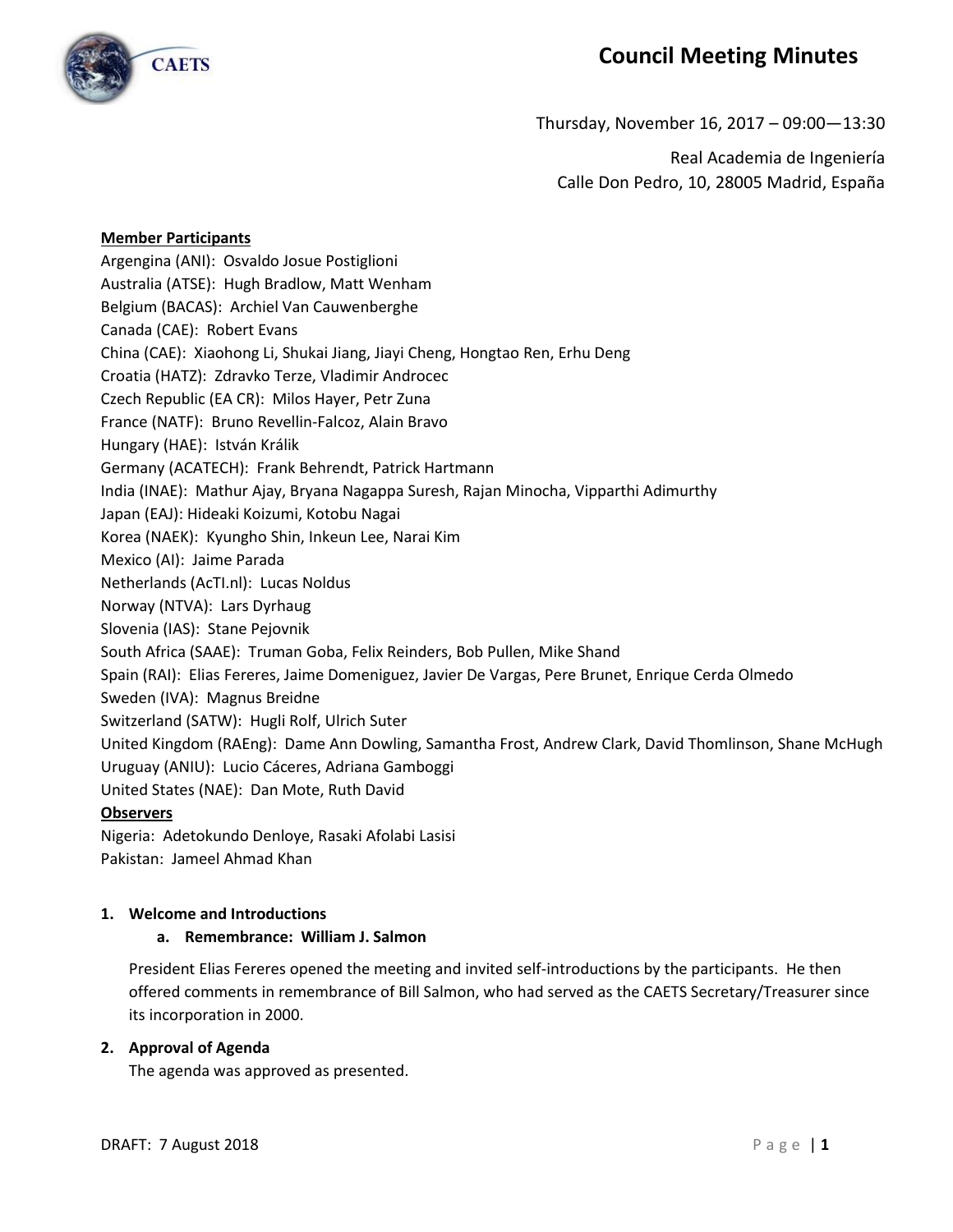

# **3. Approval of Council Minutes of 15 September 2016**

The Council Minutes were approved as presented. The President noted that the Executive Committee and Board had approved their respective minutes on Monday, with an addendum to the EXCOM minutes noting that the video produced subsequent to the CAETS 2016 annual meeting was posted in lieu of a traditional CAETS Statement, although RAEng did post a brief statement on their website.

## **4. Report of the 13 November 2017 Meeting of the Board of Directors**

- **a. 2016 Audit Committee Report**
- **b. 2018 Operating Budget**
- **c. Rotation Schedule**
- **d. CAETS/WFEO Cooperation**
- **e. InterAcademy Partnership**
- **f. CAETS Theme and Discussion Topics Going Forward**

Secretary/Treasurer Ruth David reported that the Board had received the 2016 Audit Committee Report noting a clean opinion. The base operating budget for 2018 was approved; a small group was tasked to perform additional analysis prior to proceeding with an upgrade of the CAETS website. The updated rotation schedule was provided for information; it was noted that Board Member nominations for 2019 will be solicited from Argentina, Finland, China, and India. The topic of CAETS/WFEO cooperation was deferred pending the outcome of the Council discussion on Diversity and subsequent assessment of Member interest in scoping a CAETS project on that topic. The Board endorsed continued use of the "Engineering a Better World" theme by CAETS, and identified three topics that could form the basis for future discussions and/or committees: 1) How do engineering academies communicate with the public? 2) Engineering Education what transformations are needed/underway? 3) Engineering for Sustainable Development Goals. The Secretary/Treasurer agreed to survey Members to elicit their interest in these topics in advance of the 2018 annual meeting.

#### **5. Administrative Actions**

- **a. Election of Board Members for 2018**
- **b. Approval of 2019 Dues**
- **c. Future CAETS Meeting Schedule**
	- **i. 2018 Annual Meeting: ANIU, Uruguay – September 10-14, 2018**
	- **ii. 2019 Annual Meeting: IVA, Sweden – June 24-28, 2019**
	- **iii. 2020 Annual Meeting: NAEK, South Korea**

The Council elected the following Board Members for terms beginning in 2018: Tuula Teeri (Presidentelect), IVA; Roger McCarthy, NAE; Lucas Noldus, AcTI.nl; Stane Pejovnik (IAS); István Králik, (HAE); and Ruth David (Secretary/Treasurer), NAE. The EXCOM reviewed and recommended approval of the 2019 dues schedule, which reflects a 3% increase as agreed upon in 2016; the Council approved the schedule as presented. It was noted that later agenda items include updates on the 2018 and 2019 Annual Meetings and that the Council will hear more about the 2020 Annual Meeting, to be hosted by NAEK, during the coming year.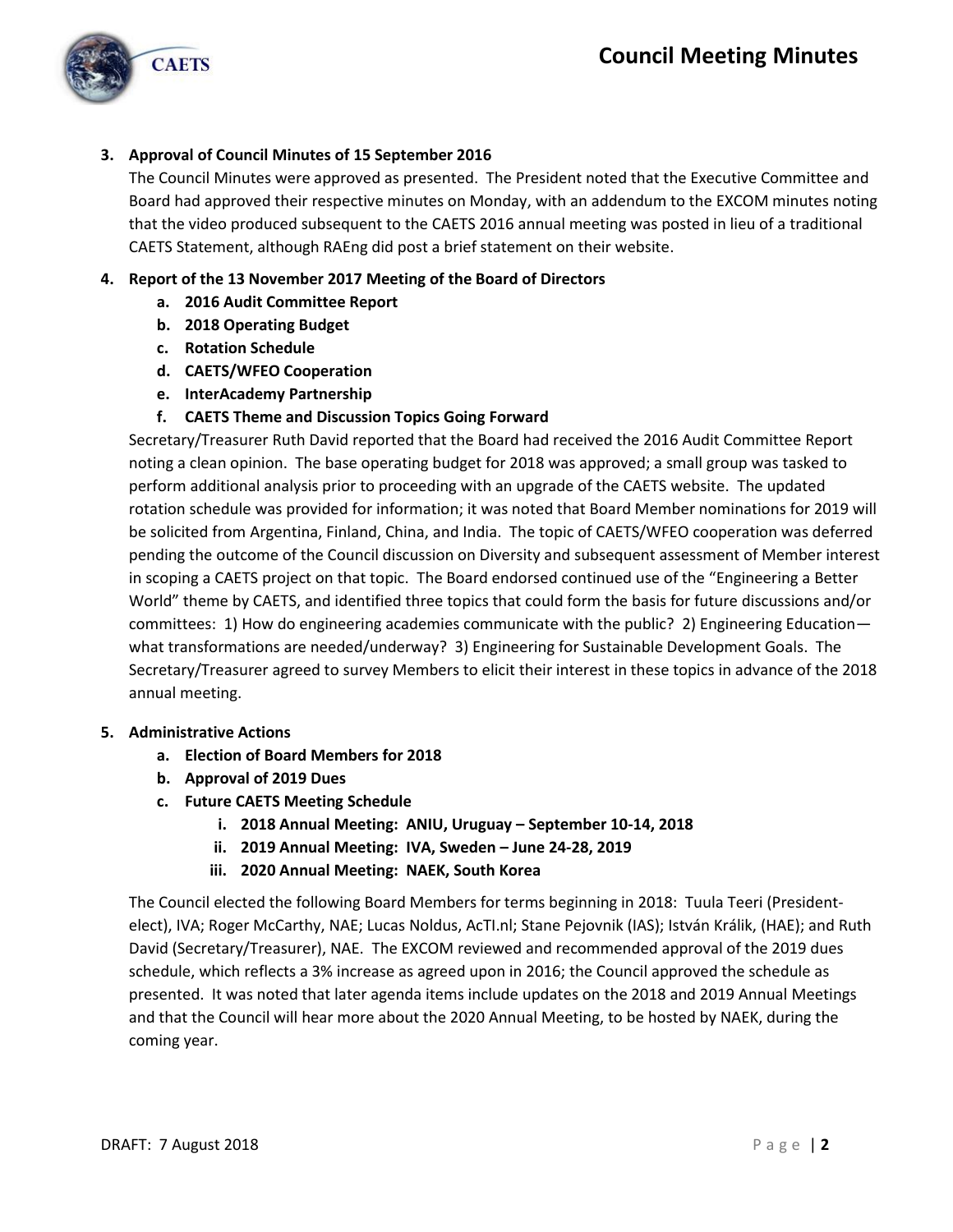

## **6. Report of CAETS Committee on Energy**

Frank Behrendt (ACATECH) provided a brief update on the work of the Energy Committee, noting that he had agreed to chair the effort when the previous chair needed to step aside to accommodate the demands of work assignments. He noted that minutes of all meetings will be provided and that the intent is to deliver a report to CAETS members by the time of the 2018 Annual Meeting.

## **7. Progress Report on New Zealand Application for CAETS Membership**

Matt Wenham, ATSE, provided a brief update on behalf of the Royal Society of New Zealand with regard to the restructuring underway that will provide clear parity between TASE (technology, applied science and engineering) and other science domains. Changes underway affect both elections and governance and are intended to position TASE to apply for CAETS membership.

#### **8. CAETS 2018 Update: ANIU, Uruguay**

Lucio Caceres provided an update on the planning underway for the 2018 Annual Meeting; charts are posted on the CAETS website. He solicited help from member academies including particularly their assistance in nominating speakers who could address convocation topics in the broad areas of sustainable agriculture and forestry.

## **9. CAETS 2019 Update: IVA, Sweden**

Magnus Breidne provided an overview of potential topic areas for the 2019 Convocation; charts are posted on the CAETS website. He noted that 2019 marks the 100<sup>th</sup> anniversary of their founding and that other anniversary-related events are planned. He invited CAETS member participation in their planning committee.

#### **10. New Business**

Members expressed interest in ensuring that the Rotation Schedule and CAETS Financial Statements and Budgets are available to all Council members. The Secretary/Treasurer noted that the information is posted on the website as background information for EXCOM and Board members but is readily accessible by all members; in the future it will also be included in the Council background information section. It was observed that when organizing the technical agenda for future CAETS Annual Meetings, the appropriate lexicon is 'symposium' for a 1-day meeting and 'convocation' for a 2-day meeting.

#### **Break: Reconvene in Closed Session**

#### **11. Change to Bylaws**

The Council approved the previously agreed upon change to the CAETS Bylaws regarding new member applications:

#### ARTICLE 2 – Council Membership

Section 4 – Procedures for Admission of New Members

Applications for admission will normally be accepted for consideration no earlier than three years after the official date of establishment of the applicant, with Council Flexibility for up to 5 years at its discretion.